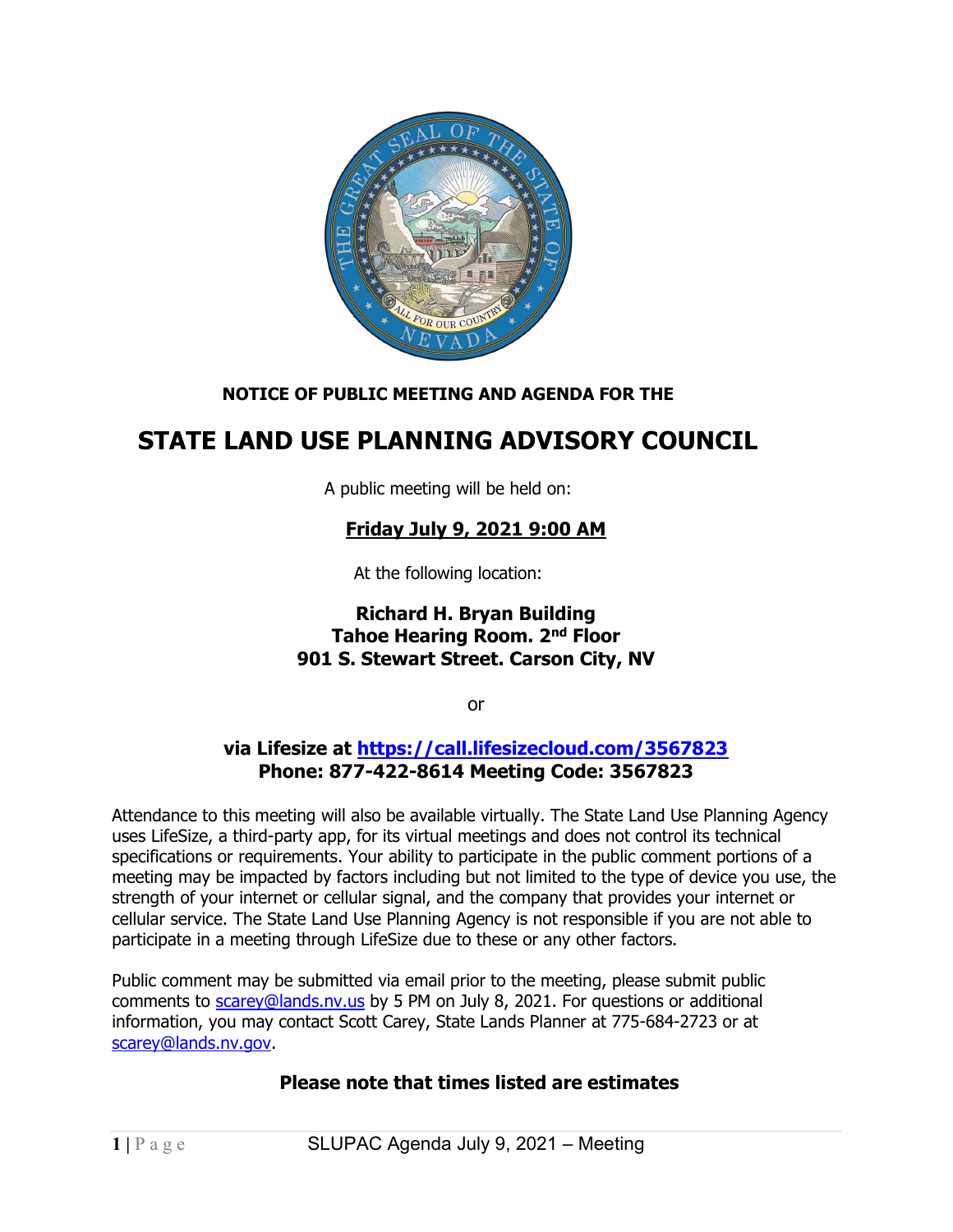### 9:00 am 1) Call to Order

Roll Call of the Council and Introductions of staff & guests.

#### 9:10 am 2) Public Comment

This is an opportunity for the public to provide public comment on any item included on the agenda or any other land use planning and any other related topic not included on the agenda. (Pursuant to NRS 241.020, no action may be taken upon a matter raised under this item until the matter has been specifically included on an agenda).

#### 9:15 am 3) Review of Agenda (For Possible Action)

(Agenda is reviewed for unforeseen circumstances such as the inability of a scheduled speaker to attend, to move an item to a different time during the meeting to accommodate a speaker, etc.)

#### 9:20 am 4) Approval of Meeting Minutes (For possible action)

Approval of Minutes from the October 27, 2020 SLUPAC meeting

#### 9:25 am 5) Bureau of Land Management (BLM) Resource Management Planning in Nevada (For Possible Action)

David Pritchett with the Nevada State Office of the BLM will provide the Council with an overview of upcoming statewide resource management planning activities. Following the presentation, the Council may discuss and provide recommendations or direction to the BLM on upcoming resource management planning activities and other land use planning issues. Members - State Land Use Planning Advisory Council

#### 10:05 am  $\,$  6) Update on AB 52 and Recap of 81st Session of the Nevada Legislature (For Discussion Only)

The Council will hear an update from staff on the status of its bill AB 52 and a recap of natural resource, land use planning, and other issues of interest during the  $81<sup>st</sup>$  Session of the Nevada Legislature. Members - State Land Use Planning Advisory Council

#### 10:30 am 7) Review and Approval of a Letter of Endorsement of the Smart-fromthe-Start Planning Concept (For Possible Action)

Review and consideration of a letter of endorsement of the smart-from-the-start planning concept for utility-scale renewable energy and associated storage capacity and transmission. The planning concept is intended to identify and prioritize lower impact areas where renewable energy generation, storage, and transmission can be deployed with as little impact as possible to natural lands, cultural resources, recreation, and conservation values. If approved, the Council will authorize the Chair to sign a letter of endorsement for the Smart-from-the-Start energy planning concept on behalf of the Council. Members - State Land Use Planning Advisory Council

### 10:55 am 8) Federal Highway Administration (FHWA) Nevada Planning Study: Federal Lands Integration (For Discussion Only)

NDOT has been awarded funding for a pilot project to study Federal lands integration and access needs across Nevada. The study intended to help establish a future vision for what enhanced federal lands access could look like and how that vision could help